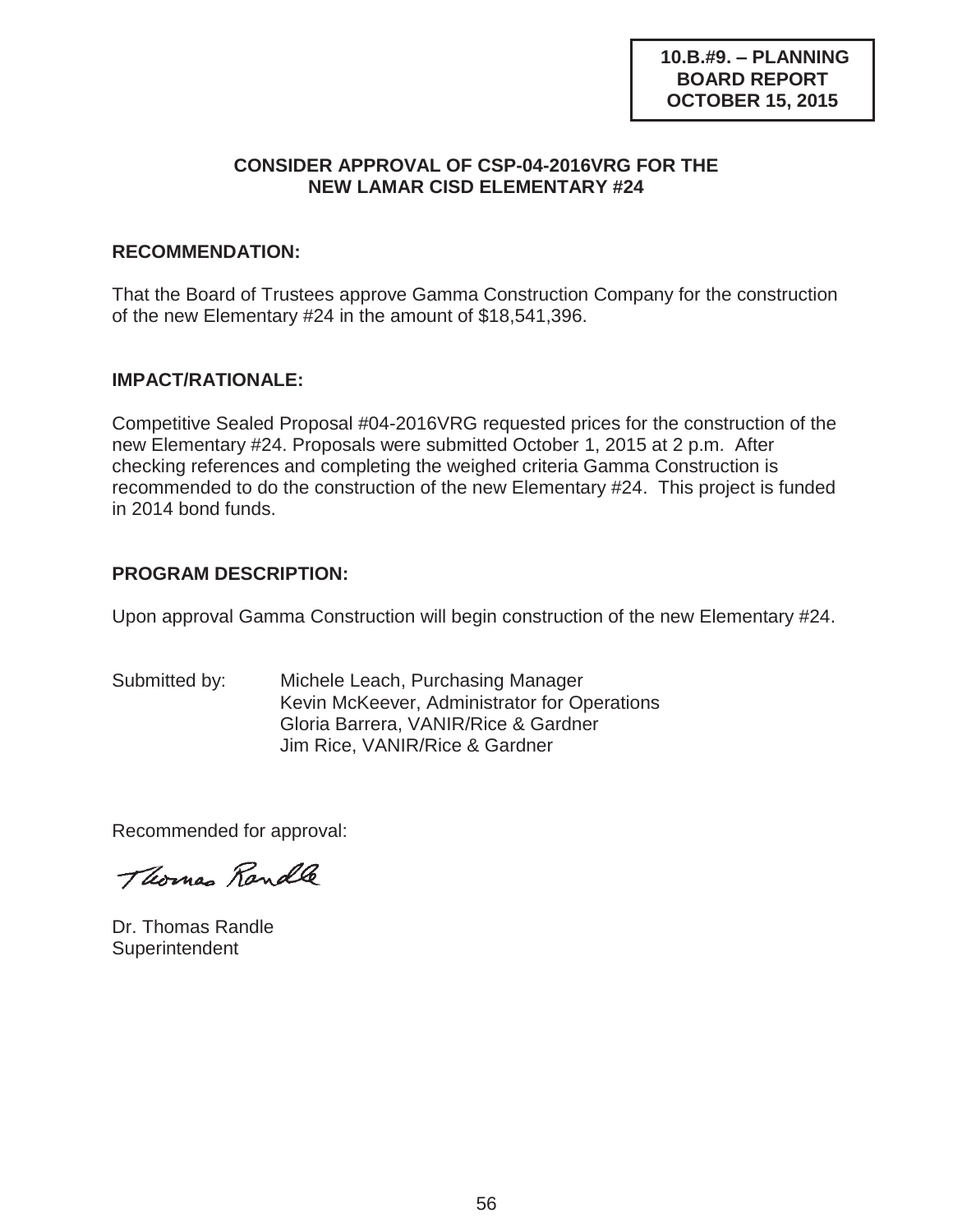11 Greenway Plaza, 22<sup>nd</sup> Floor Houston, Texas 77046-1104 Phone: 713/965-0608 Fax: 713/961-4571 www.pbk.com

October 8, 2015

# **VIA: E-Mail**



Mr. Kevin McKeever Administrator for Operations Lamar Consolidated Independent School District 3911 Avenue I Rosenberg, Texas 77471

RE: Lamar Consolidated ISD Elementary School #24 Lamar Consolidated Independent School District Recommendation for Award of Construction Contract **PBK Project No.: 15156/LCISD CSP #04-2016VRG** 

Dear Mr. McKeever:

On Thursday, October 1, 2015 Competitive Sealed Proposals were received by the Lamar Consolidated Independent School District Elementary School #24. A total of six (6) general contractors obtained construction documents and a total of five (5) general contractors submitted proposals.

A Selection Committee made up of staff from the District, Vanir-Rice & Gardner Joint Venture, and PBK began evaluating the proposals immediately, ranking each proposer on the selection criteria published in the Instructions to Proposers section of the Contract Documents. The selection committee considered the Contractor's Proposals, additional information submitted as part of the proposal submission, and additional references from area school districts, architects and consultants.

Based on a thorough review of the submitted proposals, qualifications, references, and recommended alternates, PBK hereby recommends acceptance of the proposal outlined below for Lamar Consolidated Independent School District Elementary School #24 as submitted by Gamma Construction Company.

| <b>Base Proposal</b>                       | \$19,325,000.00 |
|--------------------------------------------|-----------------|
| Alternate No. 1a: Automated Logic Controls | \$170,000.00    |
| Alternate No. 2c: JCI/York                 | \$237,000.00    |
| <b>Post Proposal Cost Reductions</b>       | \$1,190,604.00  |
| <b>Total G.C. Contract Amount</b>          | \$18,541,396.00 |

We have had extensive experience with Gamma Construction Company on numerous projects in the Houston area. Gamma Construction Company was also the General Contractor for the Lamar Consolidated Independent School District Natatorium and the Renovations and Additions to Traylor Stadium. We

B:\15\15156\Div4\15156 Recommendation Letter.doc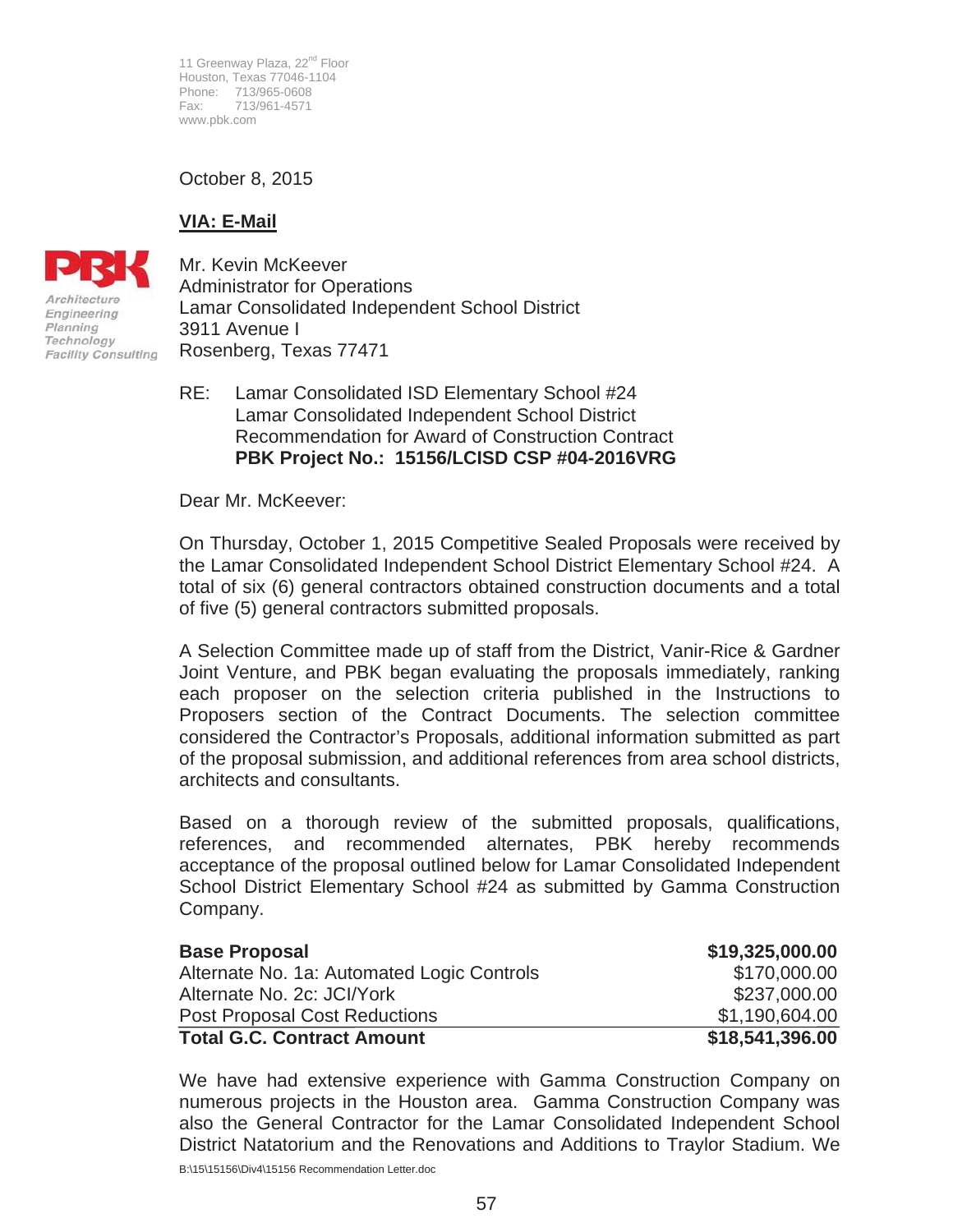Mr. Kevin McKeever October 8, 2015 Page 2 of 2

are very confident that Gamma Construction Company is well qualified to successfully execute the requirements of this contract. We look forward to a successful construction phase for this project with your staff, Vanir-Rice & Gardner Joint Venture and Gamma Construction Company.

We would like to express our sincere thanks to you, the Board of Trustees, Dr. Randle and all of the Lamar Consolidated Independent School District staff for your assistance during the planning phase of this project. If you have any questions concerning this issue or our recommendation, please do not hesitate to contact us.

Sincerely, **PBK, Inc.** 

Rick Blan, AIA, LEED AP *Partner*

cc: Gloria Barrera, Vanir-Rice & Gardner Joint Venture Jim Rice, Vanir-Rice & Gardner Joint Venture Betty Chapman, PBK Lorin Y. Pargoud, PBK File 4C

B:\15\15156\Div4\15156 Recommendation Letter.doc